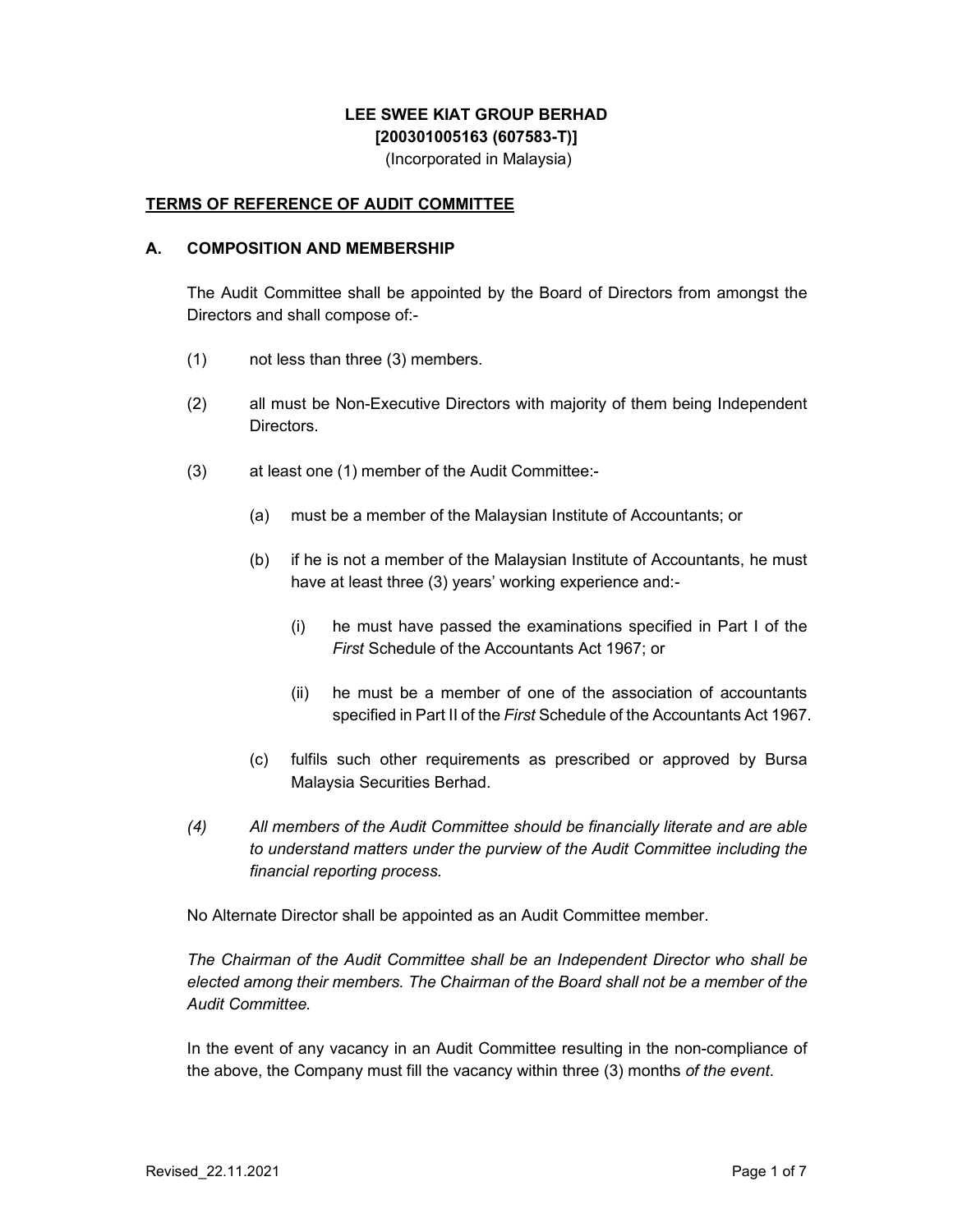*Any former partners of the external audit firm of the Company must observe a coolingoff period of at least three (3) years before being appointed as a member of the Audit Committee. This shall apply to all former partners of the external audit firm and/or the affiliate firm (including those providing advisory services, tax consulting, etc.) of the Company or any entity within the Group.* 

The term of office and performance of the Audit Committee and each of its members shall be reviewed annually to determine whether the Audit Committee and members have carried out their duties in accordance with its terms of reference.

### **B. DUTIES AND RESPONSIBILITIES**

The duties and responsibilities of the Audit Committee shall include reviewing the following and report the same to the Board of Directors:-

- (1) To discuss with the external auditors, the audit plan, his evaluation of the system of internal controls, his audit report;
- (2) To discuss with the external auditors before the audit commence, the nature and scope of the audit, including the terms as detailed in the external auditor's engagement letter, and ensure coordination where more than one audit firm is involved;
- (3) To review the assistance given by the employees of the Company to the external auditors;
- (4) To conduct private meeting with external auditors at least twice a year without the presence of Management on issues relating to external audit;
- (5) To review the external auditors' management letter and management's responses;
- (6) To discuss problems and reservations arising from the interim and final audits, and any matter the external auditors may wish to discuss (in the absence of the management where necessary);
- (7) To establish formal policies and procedures in governing circumstances for contracts of non-audit services to be entered with external auditors;
- (8) To establish policies and procedures to assess the suitability and independence of external auditors;
- (9) To obtain written assurance from the external auditors confirming their independence throughout the conduct of the audit engagement in accordance with relevant professional and regulatory requirements;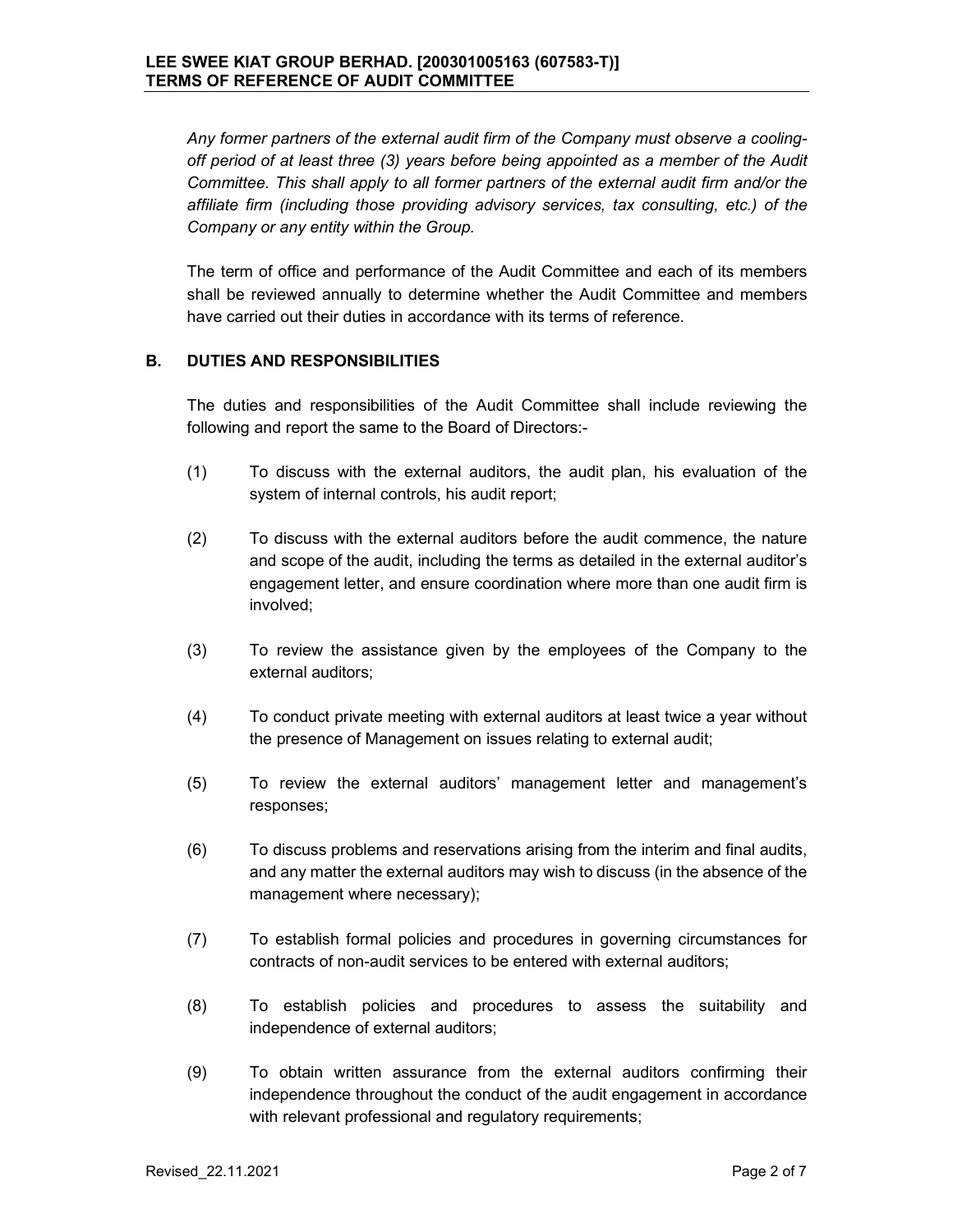- (10) To carry out annual review of the performance of the external auditors, including assessment of suitability and independence of external auditors in the performance of their obligations as external auditors*. The assessment should also consider information presented in the Annual Transparency Report of the*  audit firm. If the Annual Transparency Report is not available, the Audit *Committee may engage the audit firm on matters typically covered in the Annual Transparency Report including the audit firm's governance and leadership structure as well as measures undertaken by the firm to uphold audit quality and manage risks;*
- (11) To review the adequacy of the scope, functions, competency and resources of the internal audit functions and that it has the necessary authority to carry out its work;
- (12) To review the internal audit programme, processes, the results of the internal audit programme, processes or investigation undertaken and whether or not appropriate action is taken on the recommendations of the internal audit function;
- (13) To review any appraisal or assessment of the performance of members of the internal audit function;
- (14) To approve any appointment or termination of senior staff members of the internal audit function;
- (15) To take cognizance of resignations of internal audit staff members and provide the resigning staff member an opportunity to submit his reasons for resigning;
- (16) To ensure the internal audit function is independent of the activities it audits and the internal audit function reports directly to the Audit Committee;
- (17) To review the quarterly results and year-end financial statements, prior to the approval by the Board of Directors focusing particularly on:-
	- (a) changes in or implementation of major accounting policy changes;
	- (b) significant matters highlighted including financial reporting issues, significant judgements made by management, significant and unusual events or transactions, and how these matters addressed; and
	- (c) compliance with accounting standards and other legal requirements.
- (18) To review any related party transaction and conflict of interest situation that may arise within the Company or Group including any transaction, procedure or course of conduct that raises questions of management integrity;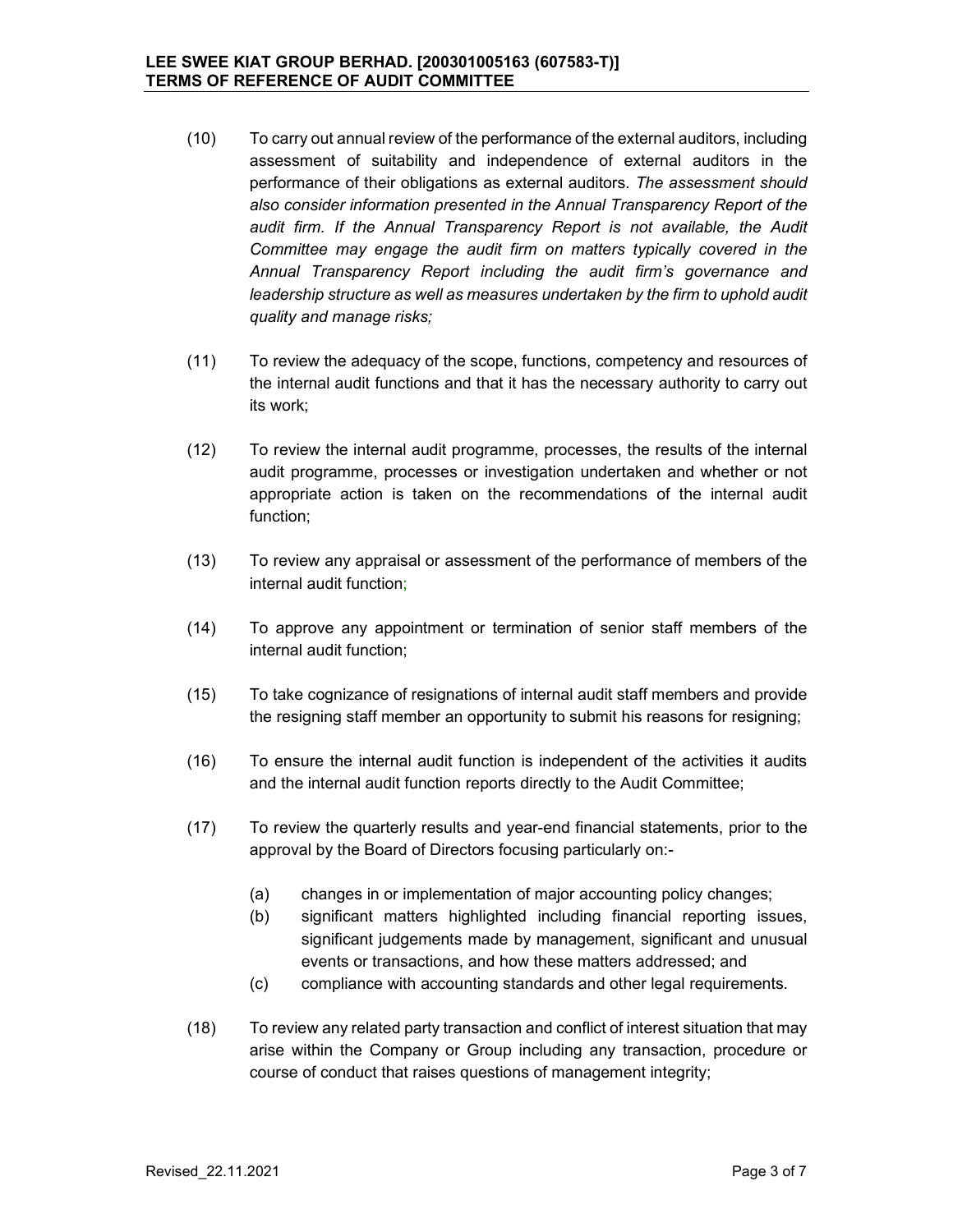- (19) To review all areas of significant financial risk and the arrangements in place to contain those risks to acceptable levels;
- (20) To review and provide opinion on the effectiveness of the related system of risk management and internal control in managing the significant risks, including exception reporting on significant risk management and control failures or weaknesses, which have a material impact on the Company's financial position;
- (21) To consider major findings of internal investigations and management's response;
- (22) To report promptly to *Bursa Malaysia Securities Berhad* where the Audit Committee is of the view that a matter reported by it to the Board of Directors has not been satisfactorily resolved resulting in a breach of the Listing Requirements;
- (23) To review any letter of resignation from the external auditors;
- (24) To discuss and review whether there is reason (supported by grounds) to believe that the external auditors are not suitable for re-appointment;
- (25) To recommend the nomination of a person or persons as external auditors; and
- (26) To carry out any other function that may be mutually agreed upon by the Audit Committee and the Board of Directors.

### **C. RIGHTS OF THE AUDIT COMMITTEE**

In performing of its duties and responsibilities, the Audit Committee shall:-

- (1) have authority to investigate any matter within its terms of reference;
- (2) have the resources which are required to perform its duties;
- (3) have full and unrestricted access to any information pertaining to the Company;
- (4) have direct communication channels with the external auditors and person(s) carrying out the internal audit function or activity (if any);
- (5) be able to obtain independent professional or other advice; and
- (6) be able to convene meetings with the external auditors, the internal auditors or both, excluding the attendance of the executive board members and employees of the Company, whenever deemed necessary.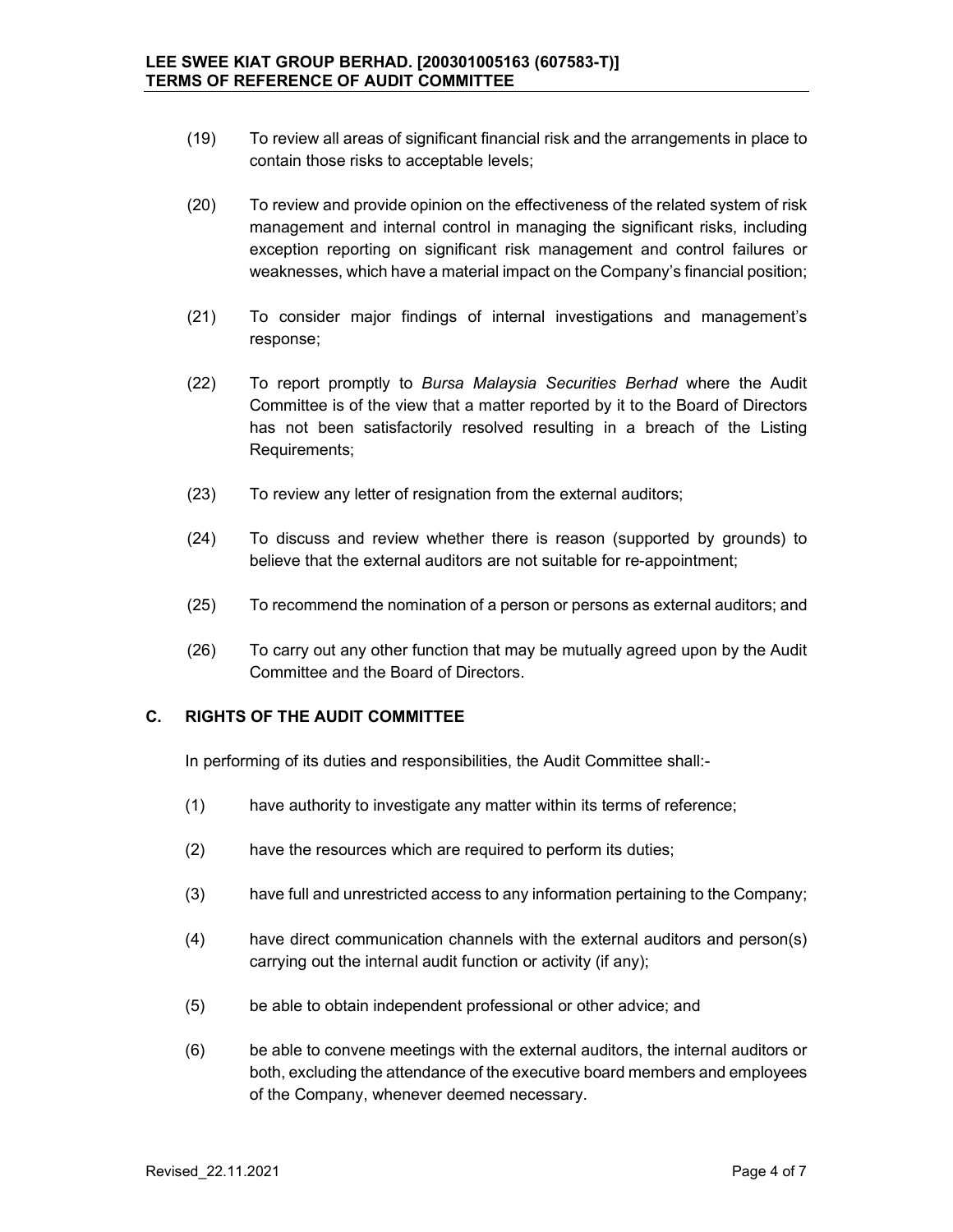## *D. REPORTING*

- *(1) The Audit Committee Chairman shall report formally to the Board of Directors on its proceedings after each meeting on all matters within its duties and responsibilities; and*
- *(2) The Audit Committee shall make whatever recommendation to the Board of Directors it deems appropriate on any area within its remit where action or improvement is needed.*

# **E. PROCEDURE OF AUDIT COMMITTEE MEETING**

### *Calling*

*Any Audit Committee member may at any time, and the Chief Financial Officer and the Secretary shall on the requisition of any of the members or the external auditors summon a meeting.* 

*The Audit Committee shall hold at least four (4) meetings each financial year or more frequently as circumstances may dictate, with due notice of issues to be discussed, and should record its conclusions in discharging its duties and responsibilities.* 

*Upon the request of the external auditors, the Chairman of the Audit Committee must convene a meeting of the Audit Committee to consider any matter the external auditors believes should be brought to the attention of the Directors or shareholders.* 

# **Notice**

Except in the case of an emergency, reasonable notice of every meeting shall be given in writing and the notice of each meeting shall be served to any member either personally or by sending it via fax or through the post or by courier or by e-mail to such member to his registered address as appearing in the Register of Directors, as the case may be.

### *Meeting and Mode of Meeting*

*The Audit Committee meeting may be held at two (2) or more venues within or outside Malaysia using any technology that enable the Audit Committee members as a whole to participate for the entire duration of the meeting. The technology to be used for the purpose of this paragraph must enable each Audit Committee member taking part in the meeting to communicate simultaneously with each of the Audit Committee members and may include telephone, video conferencing, or any other audio and/or visual device which permits instantaneous communication.* 

 *A virtual meeting shall be deemed to constitute an Audit Committee meeting provided the following conditions are met:-*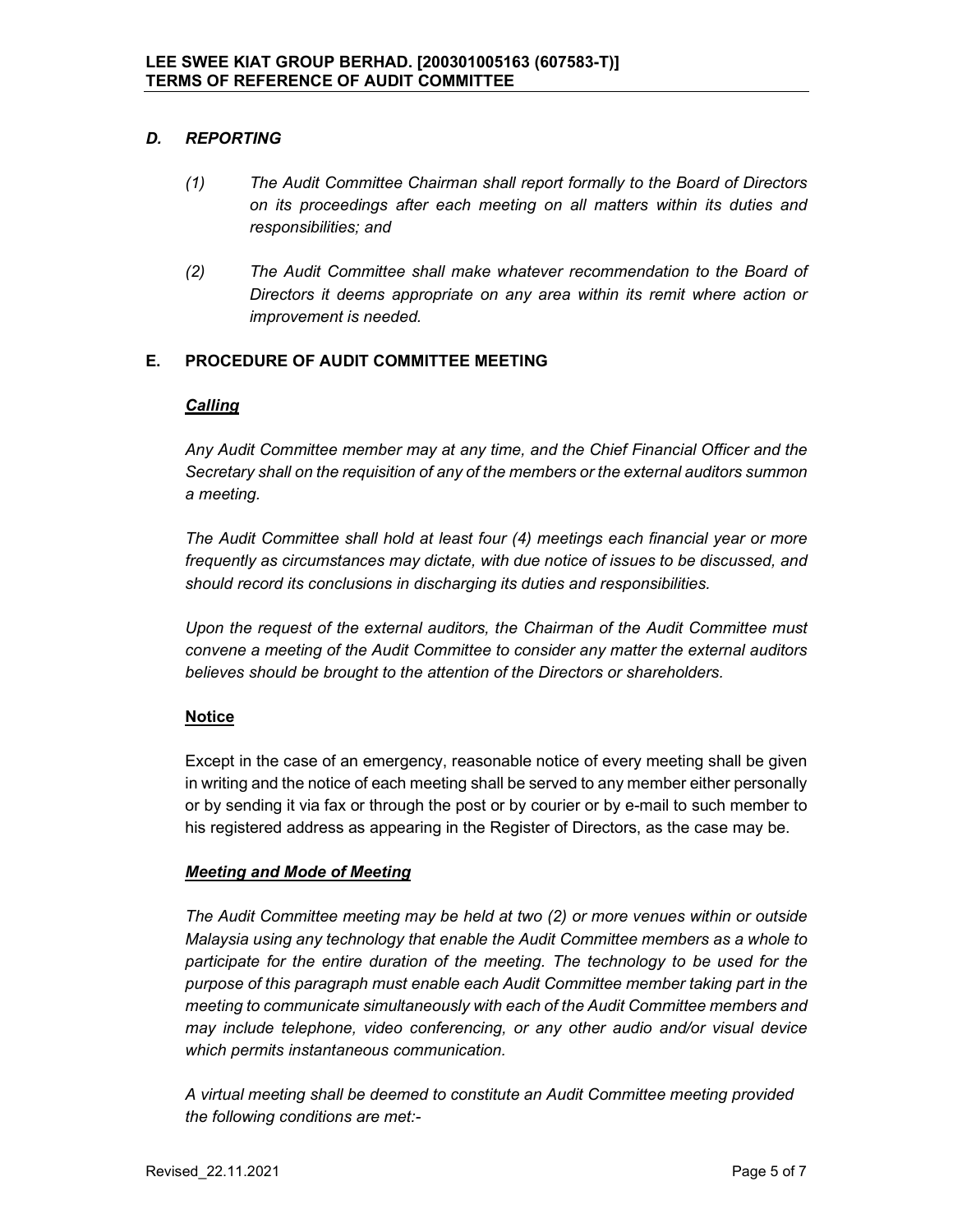- *(i) All the Audit Committee members for the time being entitled to receive notice of the Audit Committee Meeting shall be entitled to receive notice of a virtual meeting. Notice of any such meeting shall be given by an appropriate form of technology (or in such other manner) as permitted by the Constitution; and*
- *(ii) An Audit Committee member may not leave a virtual meeting by disconnecting from the technology used unless he has previously expressly notified the Chairman of the meeting of his intention to leave the meeting and an Audit Committee member shall be conclusively presumed to have been present and to have formed part of the quorum at all times during such a meeting until such notified time of his leaving the meeting.*

*A minute of the proceedings of meetings including virtual meetings shall be sufficient evidence of such proceeding and of the observance of all necessary formalities if certified as a correct minute by the Chairman of the meeting or the next succeeding meeting.* 

*The main venue of the Audit Committee meeting shall be the place where the Chairman is present or the Chairperson of the meeting is present, if the meeting is not chaired by the Chairman.* 

### **Quorum**

The quorum for the Audit Committee meeting shall be majority of members present who must be the Independent Directors.

### **Chairman of Meeting**

If at any meeting the Chairman is not present within fifteen (15) minutes after the time appointed for holding the meeting, the members present shall choose one of their numbers, who shall be an Independent Non-Executive Director, to act as Chairman of the meeting.

*The Chairman of the Audit Committee should engage on a continuous basis with senior management, such as the Chairman of the Company, the Managing Director, the Chief Financial Officer, the head of internal audit (if any) or representative(s) of the internal auditors and representative(s) of the external auditors in order to be kept informed of matters affecting the Company.* 

# *Voting*

*Questions arising at any Audit Committee meeting shall be decided by the majority votes of its members present. In case of an equality of votes, the Chairman of the meeting shall have a second or casting vote. However, at meetings where two (2) members are*